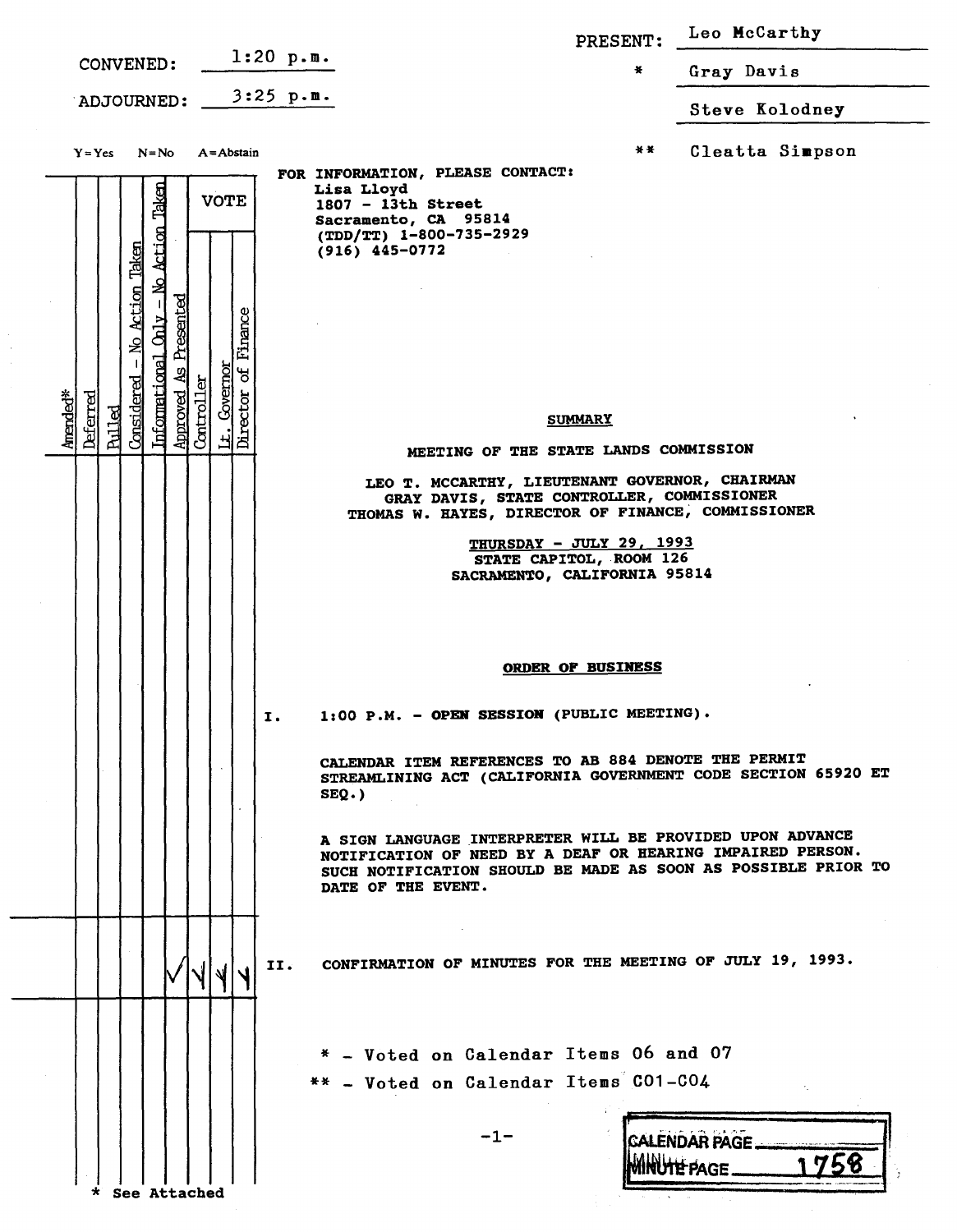| $Y = Ycs$ .          |          |        | $N = No$                        |                                      | A = Abstain           |            |              |                     |                               |                                                                                   |
|----------------------|----------|--------|---------------------------------|--------------------------------------|-----------------------|------------|--------------|---------------------|-------------------------------|-----------------------------------------------------------------------------------|
|                      |          |        |                                 |                                      |                       |            | <b>VOTE</b>  |                     |                               |                                                                                   |
| Amended <sup>*</sup> | Deferred | Rulled | $Considered - No Acti on Taken$ | Informational Chly - No Action Taken | Approved As Presented | Controller | Lt. Governor | Director of Finance |                               |                                                                                   |
|                      |          |        |                                 |                                      |                       |            |              |                     | <b>ANYONE</b><br><b>STATE</b> | <b>WISHING T</b><br>THEIR NAME                                                    |
|                      |          |        |                                 |                                      |                       |            |              |                     | III.                          | <b>CONSENT O</b><br><b>CONSIDERE</b>                                              |
|                      |          |        |                                 |                                      |                       |            |              |                     | $c$ 01 -                      | <b>STATE</b><br>LAI<br>to Oil Sp<br>Facilitie                                     |
|                      |          |        |                                 |                                      |                       |            |              |                     | CO <sub>2</sub>               | <b>EXXON COM</b><br>accept ar<br>Restorati<br>pipeline<br>(A.35)<br>S             |
|                      |          |        |                                 |                                      |                       |            | l            |                     | CO <sub>3</sub>               | <b>STATE LAM</b><br><b>Addendum</b><br>extractio<br>(Kiley;<br>- V                |
|                      |          |        |                                 |                                      |                       |            |              |                     | CO <sub>4</sub>               | <b>SANTA FE</b><br>applicati<br>$\mathbf{1}$<br>school                            |
|                      |          |        |                                 |                                      |                       |            |              |                     | C <sub>05</sub>               | <b>HARRY TEI</b><br>gravel fi<br>(J. Ludlo                                        |
|                      |          |        |                                 |                                      |                       |            |              |                     | IV.                           | <b>REGULAR C</b><br><b>LAND MAN?</b>                                              |
|                      |          |        |                                 |                                      |                       |            |              |                     | 06                            | <b>CALIFORNI</b><br>amendment<br>and subme<br>Costa Cou<br>and to re<br>Stevensor |
|                      |          |        |                                 |                                      |                       |            |              |                     |                               |                                                                                   |
|                      | $\star$  |        | See Attached                    |                                      |                       |            |              |                     |                               |                                                                                   |

ONE WISHING TO ADDRESS AN ITEM ON THE AGENDA MAY COME FORWARD AND TE THEIR NAME FOR THE RECORD.

CONSENT CALENDAR  $CO1 - CO5$ . THE FOLLOWING ITEMS ARE CONSIDERED TO BE NON-CONTROVERSIAL.

STATE LANDS COMMISSION (PARTY): Adopt regulations pertaining to Oil Spill Prevention at Marine Oil and Gas Production Facilities. (Planck, Meier; W 9668.8, W 9668.9, W 9777.103)

CO2 EXXON COMPANY, U.S.A. (LESSER) : Consider lease amendment to accept and implement the Final Work Plan for Surfgrass Restoration, Exxon Company U.S.A. , Santa Ynez Unit, nearshore pipeline and conduit rights-of way. (Sanders, Scott; PRC 7162) (A 35; \$ 18)

STATE LANDS COMMISSION (PARTY): Consider Ratification of 1993 Addendum Extending Memorandum of Agreement concerning gravel extraction operations on the Mad River in Humboldt County. (Kiley; W 24873) (A 2; S 2)

SANTA FE PACIFIC PIPELINE PARTNERS, L.P. (APPLICANT): Consider application for consent to encumber leases of sovereign and achool lands. (Reese, Maricle, Pelkofer; PRC 5439, PRC 6868)

HARRY TEDSEN (APPLICANT): Consider application to remove gravel from Smith River at Woodruff Bar, Del Norte County. (J. Ludlow; W 24900) ( A 1; S 2)

## V. REGULAR CALENDAR ITEMS 06 - 07

## LAND MANAGEMENT

CALIFORNIA AND HAWAIIAN SUGAR COMPANY (LESSEE) : Consider amendment to Lease PRC 7659, to amend land description on tide Costa County, for reduction of lease area for cogeneration site and to retain conveyor and fire line easements. (Plummer, Stevenson; PRC 7659) (A l1; s 7)

 $-2-$ 

|  | * See Attached | CALENDAR PAGE - 1759<br><b>MINUTE PAGE.</b> |
|--|----------------|---------------------------------------------|
|  |                |                                             |